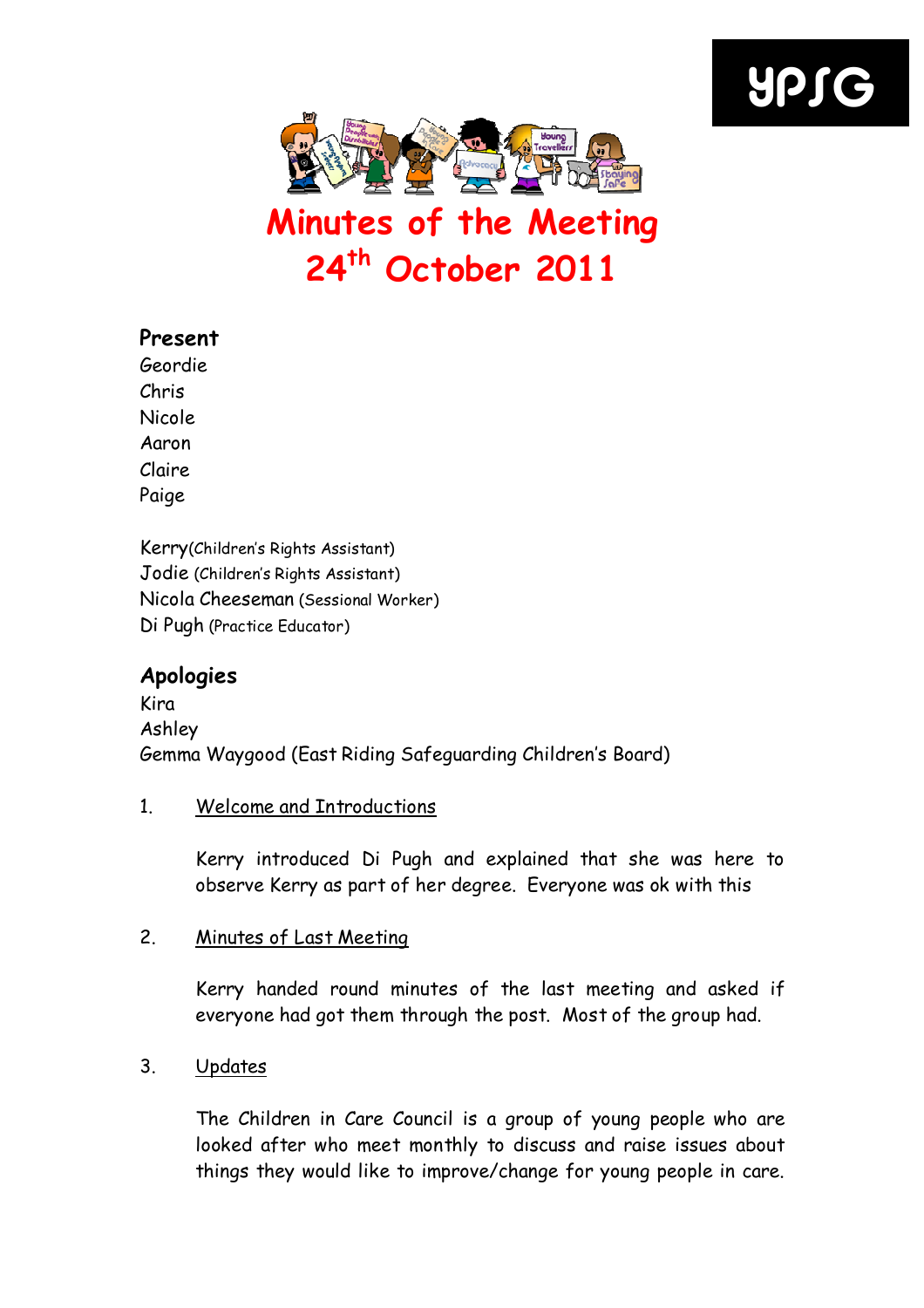The group met recently and talked about training for councillors and a health questionnaire.

The TAG group are a group of young people who are from families who foster and meet every other month to talk about what it is like being part of a family who foster and to make fostering services better. The group are meeting tomorrow to talk about training with the fostering team and also to do an assessment of a fostering social worker.

#### 4. Safeguarding Newsletter

Kerry handed round the groups article in the Safeguarding Board's newsletter. The group suggested that it includes more dudes next time and needs more colour to show that it is a piece of work done by a group of young people. The group also felt that it was too much writing on one page and would be better more spread out. The group would also like to have their signatures on the article next time. Kerry said she would pass this information on to Gemma.

#### 5. Top Winter Tips Leaflet

Kerry handed round the final leaflet that the group had produced and said that this had been sent to all schools in the East Riding. Some of the group also took some leaflets to put in colleges or places where they thought young people would be able to access them.

# 6. Christmas Special Edition

The group split into two to talk about what they would like to do for a Christmas special edition. The group decided they would like it to be in a format of a Christmas card with a holly border and cover topics on drinking i.e. remember you can have a good time without drinking; getting your drink spiked is it worth it; getting liver damage – is it worth it; getting caught and getting in trouble with the police - is it worth it. A topic on Christmas trees and fire safety – turning off/unplug lights. Also to have a topic on Christmas presents and privacy settings getting across the message again as in the E-Safety leaflet. The group felt it would also be good if there was room to put something in about new year